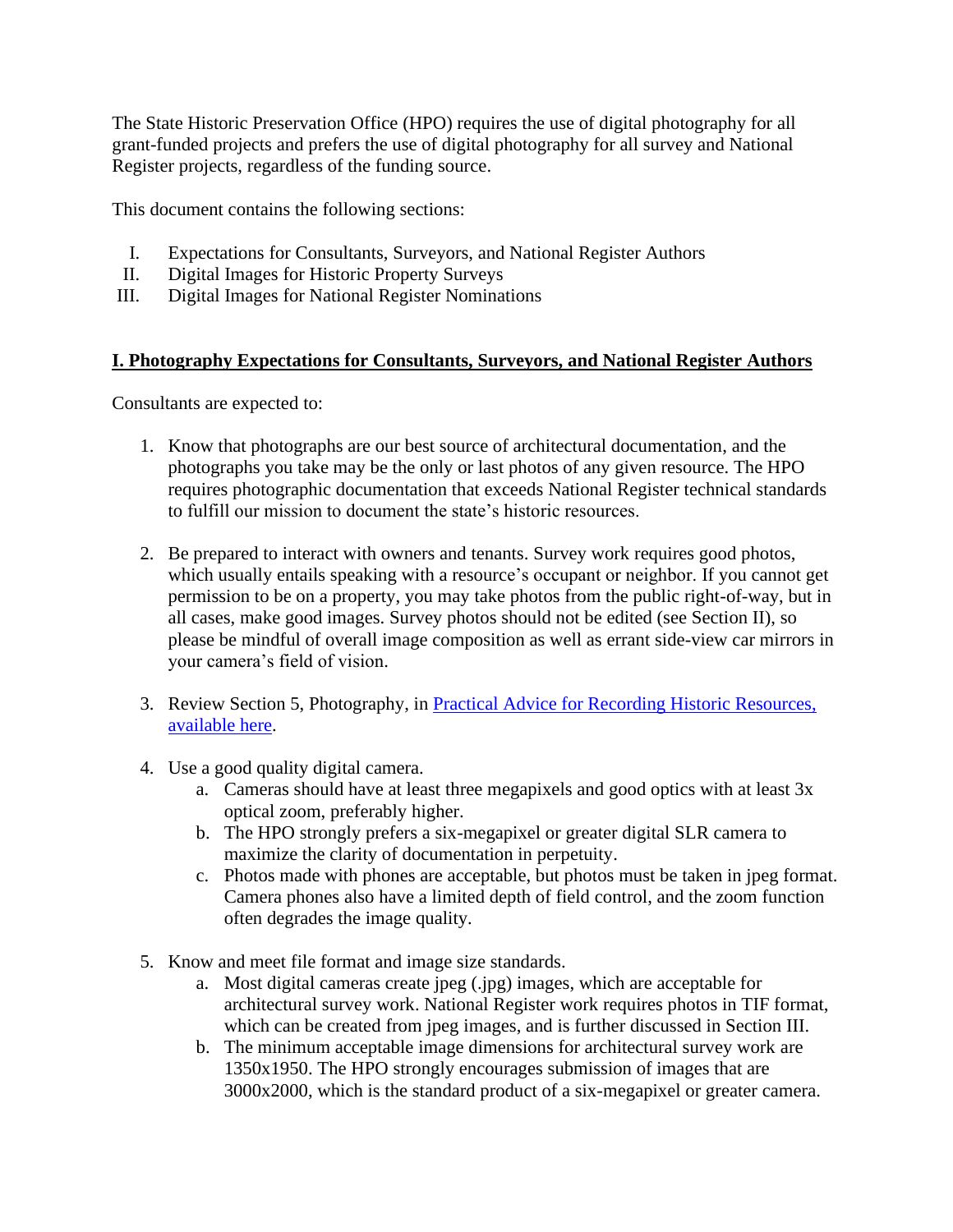- c. Federal National Register requirements differ from the HPO's architectural survey requirements and are discussed in Section III.
- 6. Learn to copy, organize, rename, selectively delete, back up, and otherwise manage image files and save them to thumb drives or CDs.
- 7. Acquire and learn the basics of photo editing software for use in presentations or reports, as well as a presentation program, such as PowerPoint.
- 8. Understand that architectural survey photographs and National Register photographs are not the same, but they do overlap.
	- a. Survey photographs are numerous and thoroughly document the resource. Survey files include a written description and notes about the resources, but the photographs are the primary description of the resource.
	- b. National Register photographs are a *subset* of survey photographs that supplement the nomination's description and give an overall impression of the nominated resource.

#### **II. Digital Images for Historic Property Surveys**

**Review Section 5, Photography, in [Practical Advice for Recording Historic Resources,](https://files.nc.gov/ncdcr/historic-preservation-office/survey-and-national-register/2021_Architectural-Survey-Manual_Practical-Advice-for-Recording-Historic-Resources.pdf)  [available here.](https://files.nc.gov/ncdcr/historic-preservation-office/survey-and-national-register/2021_Architectural-Survey-Manual_Practical-Advice-for-Recording-Historic-Resources.pdf)**

**Select Survey Photographs thoughtfully.** Do not include duplicates or poor-quality images. Survey photos should capture the resource, ideally recording all exterior elevations, interior views, architectural details, outbuildings, and landscape features.

Name Survey Photographs using the following naming convention for all survey photographs:

SSN\_911Address\_month-year\_photographerinitials-01.jpg

AX0041\_29WMainSt\_08-21\_aet-01.jpg

If an address does not have an 911 address, use the resource's name, which may be proper or generic, e.g., "bridge," "tobacco barn," etc.:

SSN\_ResourceName\_month-year\_photographerinitials-01.jpg

BF1285\_Bridge\_01-12\_eck-01.jpg

For streetscapes:

SSN\_TownorCity\_DistrictNeighborhoodAreaName\_month-year\_photographerinitials- $01.jpg$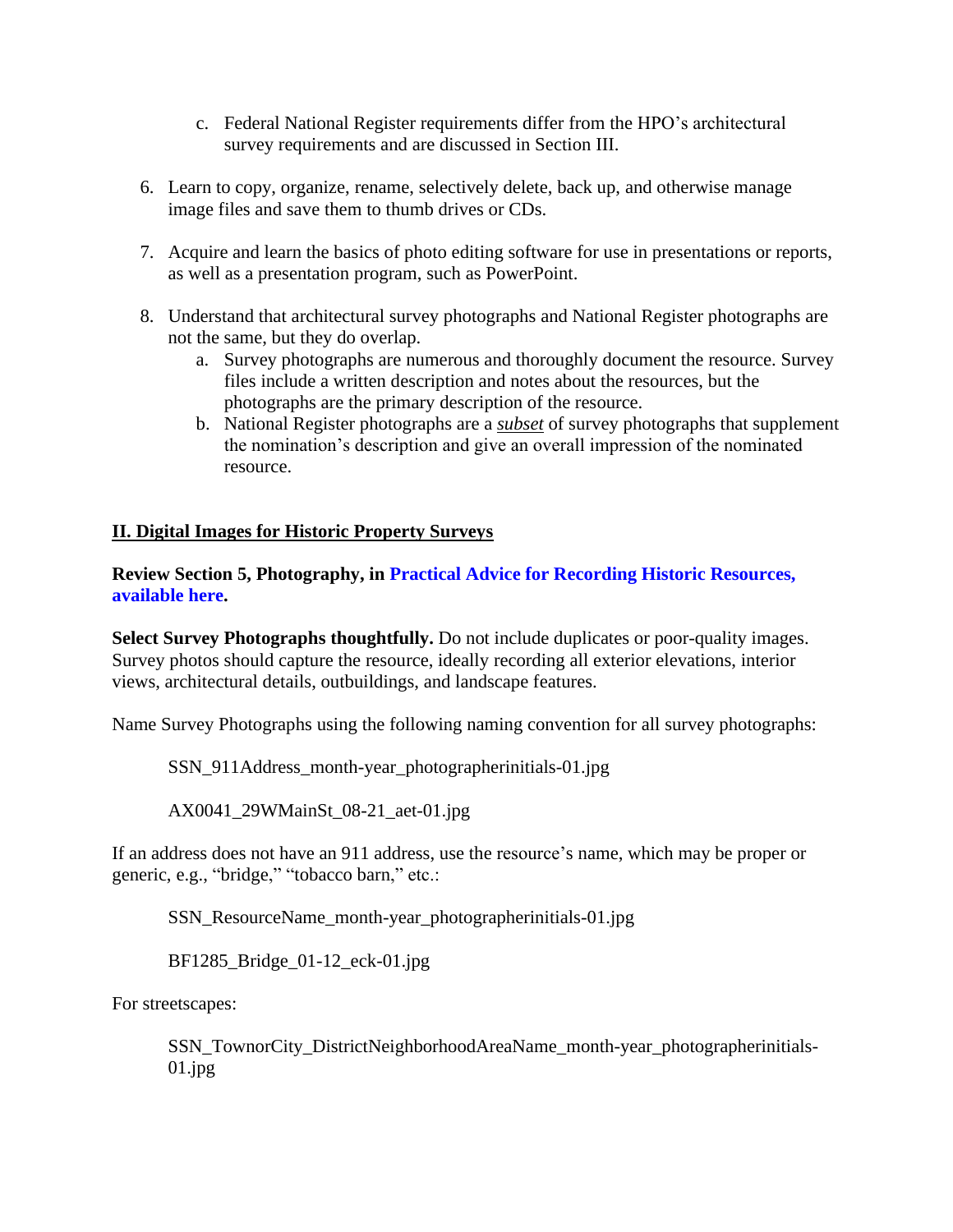WR0703 Warrenton Hazelwood 04-19 swd-01.jpg

**Do not edit Survey Photographs**. Do not change the original pixel dimensions. Color images are acceptable. Do *not* convert color images to grayscale images. Images may be edited and modified for use in presentations or reports, but images being submitted to the HPO for longterm storage should not be edited.

## **Organize Survey Photos and Proof Sheets for Submission.**

Photos are delivered to the HPO in a digital format and in a printed hard copy.

## Photos

1. Organize photos by survey site numbers. Create folders identified by the property's survey site number and put photos for each resource in the appropriate folder.

Proof Sheets

- 1. Create proof sheets with no more than 9 images per 8.5"x11" sheet, with no image smaller than 3" on its longest side. Landscape orientation is preferred, but portrait orientation is acceptable.
- 2. Print proof sheets on premium-quality, bright white, 24# weight or higher paper (this is heavier than standard copy paper). Ensure that images are crisp and legible.
- 3. For any additional guidance, please consult Section 5 in [Practical Advice for Recording](https://files.nc.gov/ncdcr/historic-preservation-office/survey-and-national-register/2021_Architectural-Survey-Manual_Practical-Advice-for-Recording-Historic-Resources.pdf)  [Historic Resources.](https://files.nc.gov/ncdcr/historic-preservation-office/survey-and-national-register/2021_Architectural-Survey-Manual_Practical-Advice-for-Recording-Historic-Resources.pdf)

Deliver digital photos and proof sheets to the HPO:

- 1. Burn digital photos to a new, unused thumb drive or CD for transfer to the HPO. Please contact the HPO for consideration of other delivery methods.
- 2. Do not use separate CDs or thumb drives for each resource.
- 3. Deliver thumb drives in an envelope labeled with the county, project name, photographer, and date. If using CDs, label the CD with county, project name, photographer, and date. Protect CDs in a plastic case or heavy paper sleeve.
- 4. Deliver printed proof sheets in survey files for previously unsurveyed resources. Proof sheets for previously surveyed resources can be loose.

# **III. Digital Images for National Register Nominations**

Please find the [National Park Service's National Register photo guidance here.](https://www.nps.gov/subjects/nationalregister/upload/Photo_Policy_update_2013_05_15_508.pdf) Please note: The National Park Service no longer requires print photographs, although the guidance document continues to reference prints. However, **the HPO by policy does require prints with National Register nominations, and those prints must be labeled to HPO standards (not NPS standards).** HPO labeling standards are discussed below.

**National Register nomination digital photographs are a** *subset* **of architectural survey photos of a resource.** National Register photos for submittal to the National Park Service should be included among those named and proofed as described above in Section II. Even if a nomination preparer made photographs separate from an architectural survey or independent of the HPO's architectural survey program, the preparer must create survey photos as described in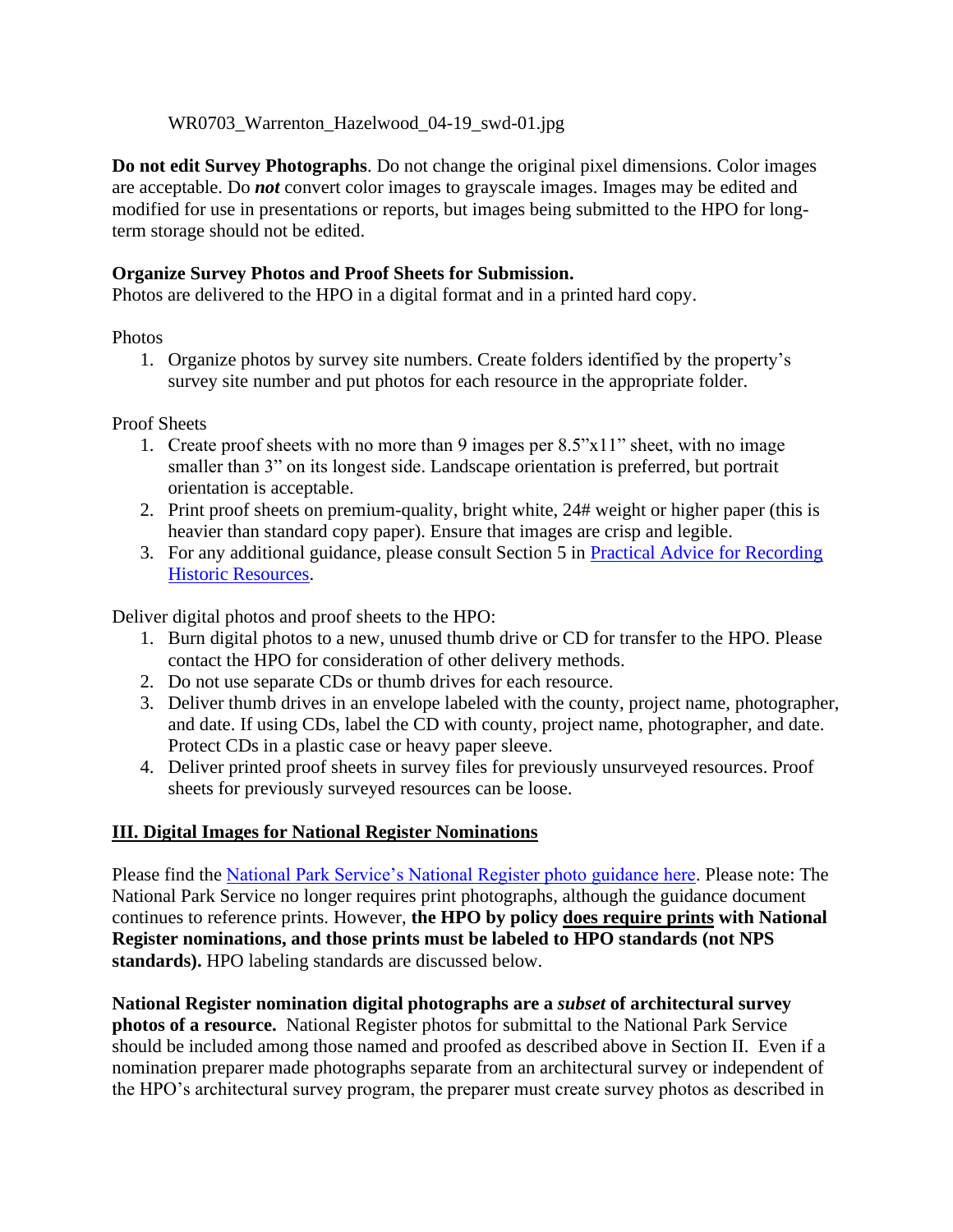Section II and then extract National Register photos. National Register photographs are *copies* of survey photographs that are given new names and other special treatment to be included with the nomination.

The National Register requires a minimum resolution of 1200x1600 pixels; however, the HPO's architectural survey program requires a higher quality image. Because National Register photos are a subset of architectural survey photos, National Register images from North Carolina will exceed the National Register standards.

**Selecting, Copying, and Naming Photos for the Nomination:** Preparers should work with HPO staff to select nomination photos. Copy and rename the selected survey photos to meet National Register conventions in which the word county is spelled out and the image number is always four digits:

State\_County\_ResourceName\_0001.jpg

NC\_ChathamCounty\_JohnsonFarm\_0001.jpg

Or, for a historic district:

State\_County\_HistoricDistrict\_0001.jpg

NC\_NewHanoverCounty\_SunsetParkHD\_0025.jpg

**Editing NR Photographs:** The preparer may make minor edits to photographs but must maintain the resolution created by the camera. *Do not convert the images to grayscale*. Except for any minor cropping that may be needed, *do not reduce the pixel dimensions of photographs as created by the camera*.

**Image format:** NPS requires that digital photographs be submitted on a CD in TIF format. There are two options for converting images to TIF format:

- 1. The HPO will convert the jpeg pictures to TIF format and burn them to a properly labeled CD to submit to NPS for a fee.
	- a. Deliver properly labeled photos to HPO staff. *Limit nomination photographs to a single nomination thumb drive or CD, even if the preparer is submitting two or more nominations at the same time.* Identify the CD or drive with county, property or district name, date created, and the photographer's name.
	- b. The File Room Manager will send an invoice to the preparer for the conversion and CD.
	- c. **The nomination cannot be submitted to the NPS until the invoice for the conversion and CD has been paid.**

Or

2. The National Register preparer may convert jpegs to TIFs and burn the National Register CD themselves.